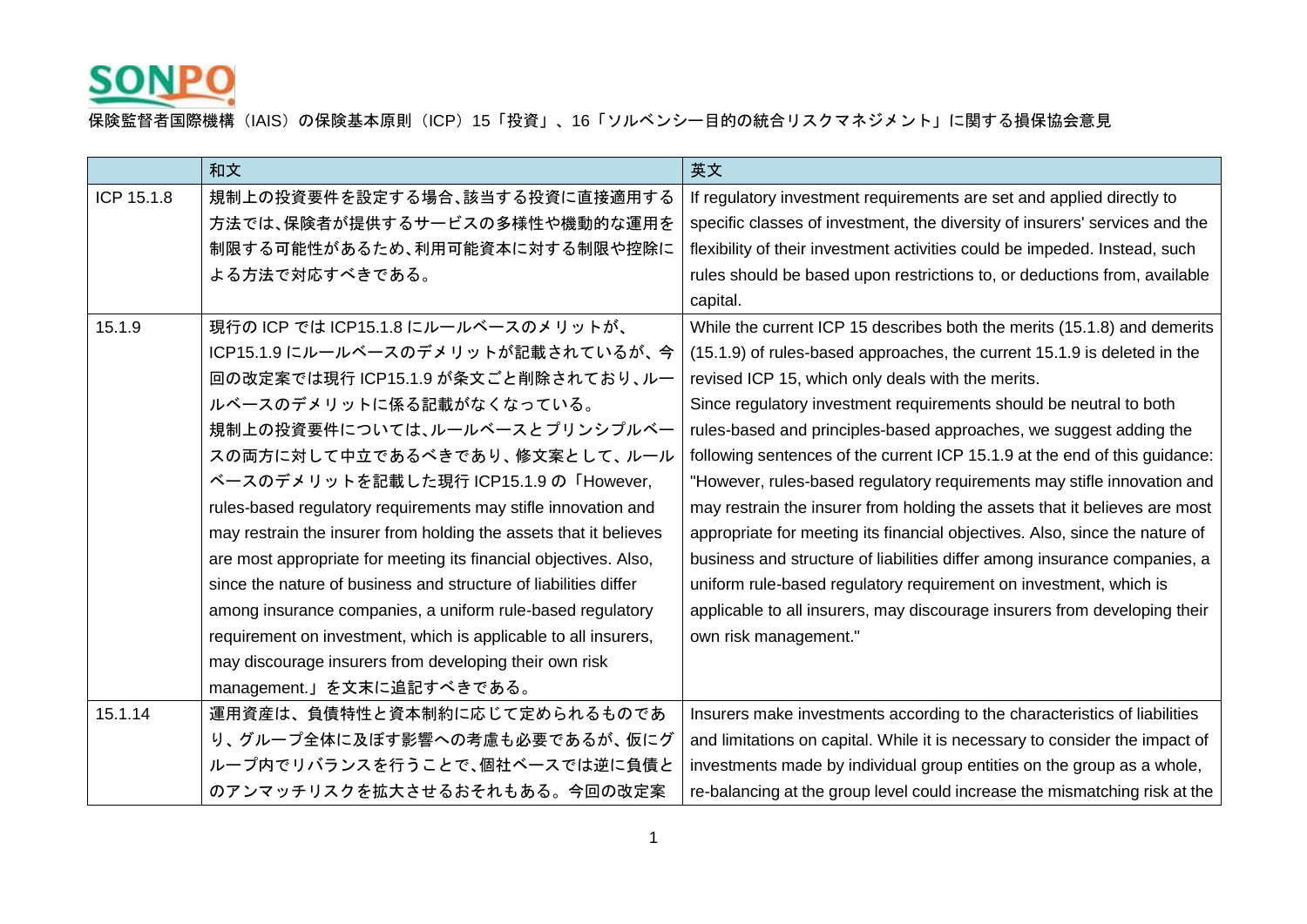

|          | は、「投資要件を設定すべき」と表現が強まっているため、現行                              | entity level. Since this guidance places greater emphasis on regulatory    |
|----------|------------------------------------------------------------|----------------------------------------------------------------------------|
|          | ICP (15.3.4) の表現 (The investment requirements should       | investment requirements, it should be revised to reflect what is explained |
|          | consider)の文に戻すべきである。                                       | in the current ICP 15.3.4 ("The investment requirements should             |
|          |                                                            | consider").                                                                |
| 15.2.2   | 安全性の低い資産を認識する重要性は理解するが、十分な能力を                              | While we understand the importance of recognising low security assets,     |
|          | 有した上で意図的に保有するケースもあるため、「mitigate」(抑                         | there are cases in which insurers intentionally hold such assets, and      |
|          | 制)することが一義的な対処方法であるかのような記載はミスリ                              | have sufficient ability to deal with them. This guidance could be read to  |
|          | ードである。このため「There should be appropriate measures in         | indicate that "mitigation" is the only approach to cope with such assets,  |
|          | place to recognise and mitigate aggregations of exposure」は | and could therefore be misinterpreted.                                     |
|          | There should be appropriate measures in place to recognise | We suggest revising the last sentence as follows: "There should be         |
|          | and control aggregations of exposure」に修文すべき。               | appropriate measures in place to recognise and control aggregations of     |
|          |                                                            | exposure".                                                                 |
| 15.2.4   | 本項目にあるとおり、保険者は外部の信用格付けは信用リスク判                              | Although external credit ratings can assist the insurer in determining the |
|          | 定の一助ではあるものの、利用には限界があり、保険者自らが適                              | credit risk of an investment, there is a limit to the use of such ratings. |
|          | 切な信用リスク分析のうえで投資・管理を行うべきと考える。ま                              | Hence, insurers should make and manage investments based on their          |
|          | た、外部信用格付の情報のみならず、投資先や運用主体などの個                              | own appropriate analysis of credit risks. Besides external credit ratings, |
|          | 別事情を勘案し、自らの判断で許容のリスク内で投資することも                              | insurers can make investments at their discretion within acceptable risk   |
|          | ありえる。                                                      | levels, taking account of particular factors such as investees and         |
|          | このようなもとで、信用格付けの適切な利用に関し「要件」とし                              | investment management companies.                                           |
|          | て定めることは、保険者における運営に相反するものと考えられ                              | Setting requirements on the appropriate use of external credit ratings     |
|          | るため、「要件を定める(establish requirements)」を、「参                   | could hinder the above practices. Therefore, "establish requirements" in   |
|          | 考情報を提供する(provide reference)」に修文すべきである。                     | the last sentence should be revised to "provide reference".                |
| CF 15.2a | 本スタンダードでは、「低格付けの投資またはその安全性評価が                              | While this standard requires establishment of a group-wide investment      |
|          | 困難な投資の選択やそれに対するエクスポージャへの対処を扱                               | policy that addresses "the selection of, and exposure to, low-quality      |
|          | う」ことをグループワイドの投資方針のなかで設定することを求                              | investments or investments whose security is difficult to assess", IAIGs   |
|          | めているが、IAIG においては、IAIG 内のグループ各社の業態、                         | could deal with these issues through other measures, depending on          |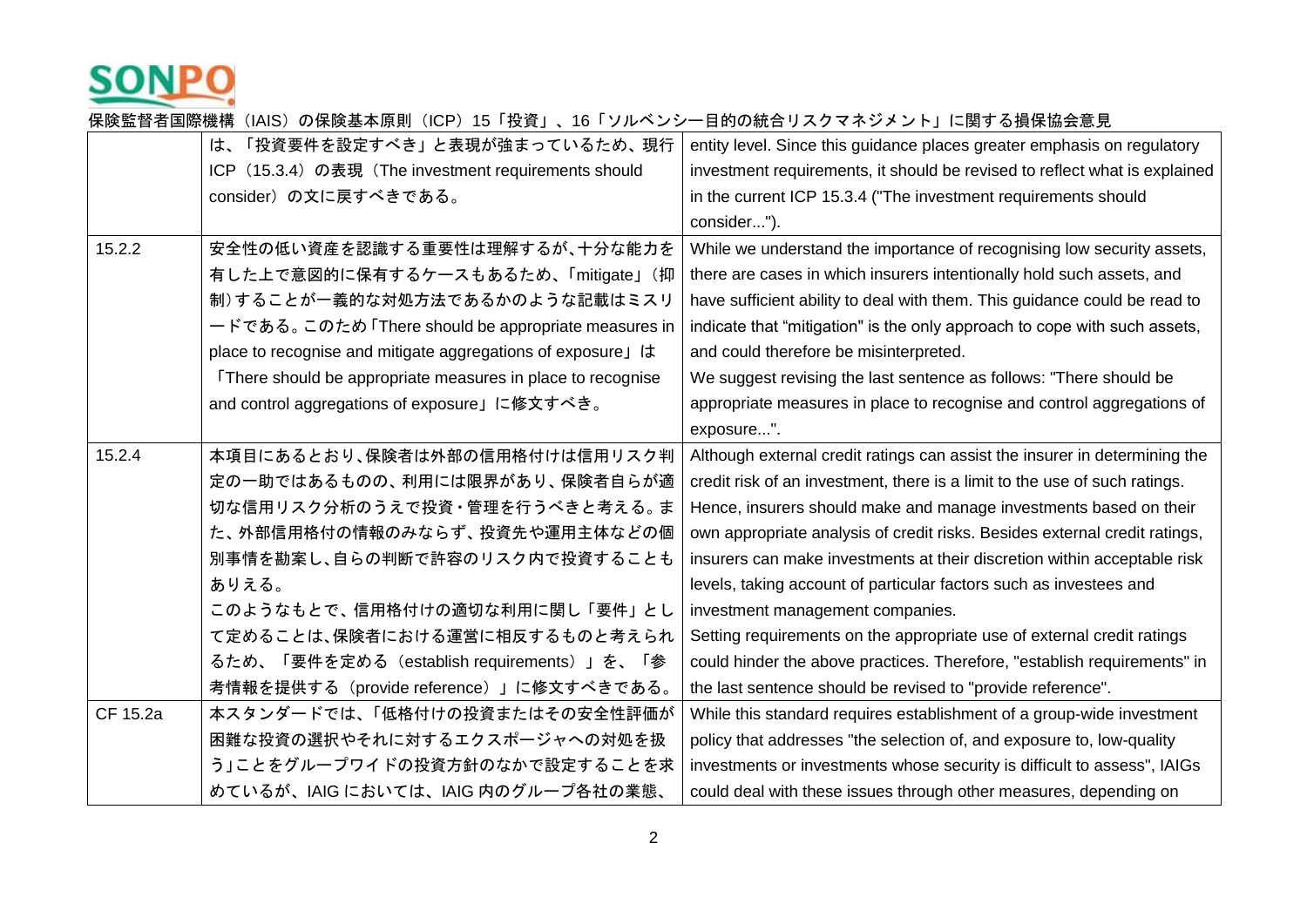

|            | 負債特性、資産運用態勢、経営体力等に応じて設定、対処するこ   | factors such as the nature of businesses, the characteristics of liabilities, |
|------------|---------------------------------|-------------------------------------------------------------------------------|
|            | とも考えられる。本スタンダードの趣旨としては、投資方針とし   | asset management systems, and the financial strength of their individual      |
|            | て画一的な対応を記載することではなく、IAIG 本社がどのよう | group entities.                                                               |
|            | に管理するかが重要であると考えるため、投資方針での対応に限   | This standard should not aim to provide for a uniform approach only in        |
|            | 定すべきではないものと考える。                 | the form of an investment policy. Rather, it is more important to focus on    |
|            | よって、「ただし、グループワイド・ベースの投資政策による画   | how the Head of the IAIG appropriately manages investments, even if by        |
|            | 一的な対応を求めるものではなく、IAIG 内のグループ各社の業 | different means.                                                              |
|            | 態、負債特性、資産運用態勢、経営体力等に応じて設定、対処す   | Therefore, we suggest adding the following sentence at the end of this        |
|            | ることも認める。」との文言を本条文の最後に追記すべきである。  | standard: "However, alternative approaches (other than a uniform one in       |
|            |                                 | the form of the IAIG's group-wide investment policy) should be permitted      |
|            |                                 | according to factors such as the nature of businesses, the characteristics    |
|            |                                 | of liabilities, asset management systems, and the financial strength of       |
|            |                                 | individual entities within the IAIG".                                         |
| 15.2.12    | 保険者が保有する一部の投資資産において流動性が枯渇した場    | Even if liquidity of part of an insurer's investment asset portfolio is       |
|            | 合においても、保険者全体のポートフォリオにて流動性が確保さ   | exhausted, the ability to settle obligations towards policyholders can be     |
|            | れていれば、保険契約者に対する債務履行の安全性は確保できる   | secured as long as liquidity across the insurer's overall portfolio has been  |
|            | と考えられる。                         | maintained.                                                                   |
| CF 15.2c.1 | 管轄区域間における資本や資産の譲渡に関する法的制約、および   | Regarding specific legislative restrictions that apply to the transfer of     |
|            | 清算の場合に適用される追加的制約について、法的制約などを考   | capital and assets from one jurisdiction to another as well as additional     |
|            | 慮した文書以外の手法も考えられるため、本ガイダンスは削除す   | restrictions that apply in the case of the resolution of an entity,           |
|            | るか、あるいは「重要性や必要性に応じて」と追記されるべきで   | approaches other than documentation could be taken. Therefore, we             |
|            | ある。                             | suggest deleting this guidance or adding "depending on materiality and        |
|            |                                 | necessity" to the first sentence.                                             |
| CF 15.2d   | 保険会社の資産流動性は、各事業会社の再保険政策や契約ポート   | Since the asset liquidity of group entities should be examined individually   |
|            | フォリオ、または各国における主要ハザードや政府の関与等によ   | taking into account factors such as their reinsurance policy and              |
|            | り個別に検討されるべきものであり、IAIG における統一の基準 | insurance contract portfolios, or major hazards and governmental              |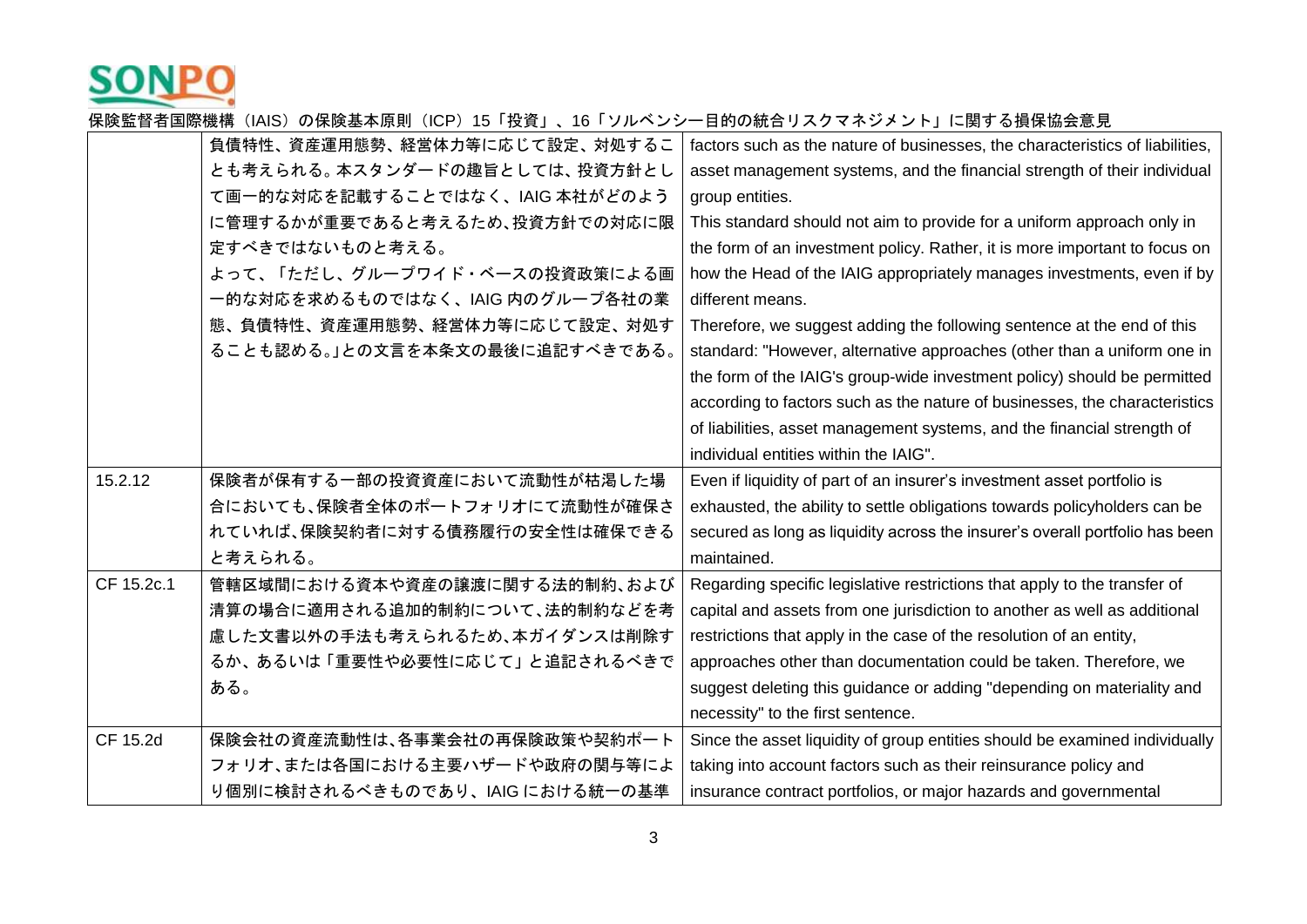

|          | の設定は必ずしも必要ではないと考える。             | involvement in jurisdictions where they operate, it is not always            |
|----------|---------------------------------|------------------------------------------------------------------------------|
|          | よって、「ただし、グループワイド・ベースの投資政策による画   | necessary to create uniform, IAIG-wide criteria.                             |
|          | 一的な対応を求めるものではなく、IAIG 内のグループ各社の業 | Therefore, we suggest adding the following sentence at the end of this       |
|          | 態、負債特性、資産運用態勢、経営体力等に応じて設定、対処す   | standard: "However, alternative approaches (other than a uniform one in      |
|          | ることも認める。」との文言を本条文の最後に追記すべきである。  | the form of the IAIG's group-wide investment policy) should be permitted     |
|          |                                 | according to factors such as the nature of businesses, the characteristics   |
|          |                                 | of liabilities, asset management systems, and the financial strength of      |
|          |                                 | individual entities within the IAIG".                                        |
| CF 15.2e | あらゆる資産の制限の設定や、エクスポージャの水準の特定は、   | Setting limits and identifying levels of exposure regarding all assets are   |
|          | 必ずしも必要ではないと考える。このため、「グループワイドの   | not always necessary. Thus, we suggest revising this standard as             |
|          | 投資政策に関して制限その他の制約を設定するよう求める。」の   | follows: "The Head of the IAIG may set limits or other requirements".        |
|          | 部分を、「グループワイドの投資政策に関して制限その他の制約   | Alternatively, even when establishing such requirements, it should be        |
|          | を設定することもありうる」と修正するか、もしくは仮に設定・   | clarified that setting levels of concentration in, and/or exposure solely to |
|          | 特定する場合においても、重要性の高い資産の集中やエクスポー   | important assets will be sufficient.                                         |
|          | ジャの水準を設定・特定することで十分であることを明確にすべ   | In addition, we suggest adding the following sentence at the end of this     |
|          | きである。                           | standard: "However, alternative approaches (other than a uniform one in      |
|          | 加えて、「ただし、グループワイド・ベースの投資政策による画   | the form of the IAIG's group-wide investment policy) should be permitted     |
|          | 一的な対応を求めるものではなく、IAIG 内のグループ各社の業 | according to factors such as the nature of businesses, the characteristics   |
|          | 態、負債特性、資産運用態勢、経営体力等に応じて設定、対処す   | of liabilities, asset management systems, and the financial strength of      |
|          | ることも認める。」との文言を本条文の最後に追記すべきである。  | individual entities within the IAIG".                                        |
| CF 15.2f | あらゆる資産の制限の設定や、エクスポージャの水準の特定は、   | Setting limits and identifying levels of exposure regarding all assets are   |
|          | 必ずしも必要ではないと考える。このため、「グループワイドの   | not always necessary. Thus, we suggest revising this standard as             |
|          | 投資政策に関して制限その他の制約を設定するよう求める。」の   | follows: "The Head of the IAIG may set limits or other requirements".        |
|          | 部分を、「グループワイドの投資政策に関して制限その他の制約   | Alternatively, even when establishing such requirements, it should be        |
|          | を設定することもありうる」と修正するか、もしくは仮に設定・   | clarified that setting levels of concentration in, and/or exposure solely to |
|          | 特定する場合においても、重要性の高い資産の集中やエクスポー   | important assets will be sufficient.                                         |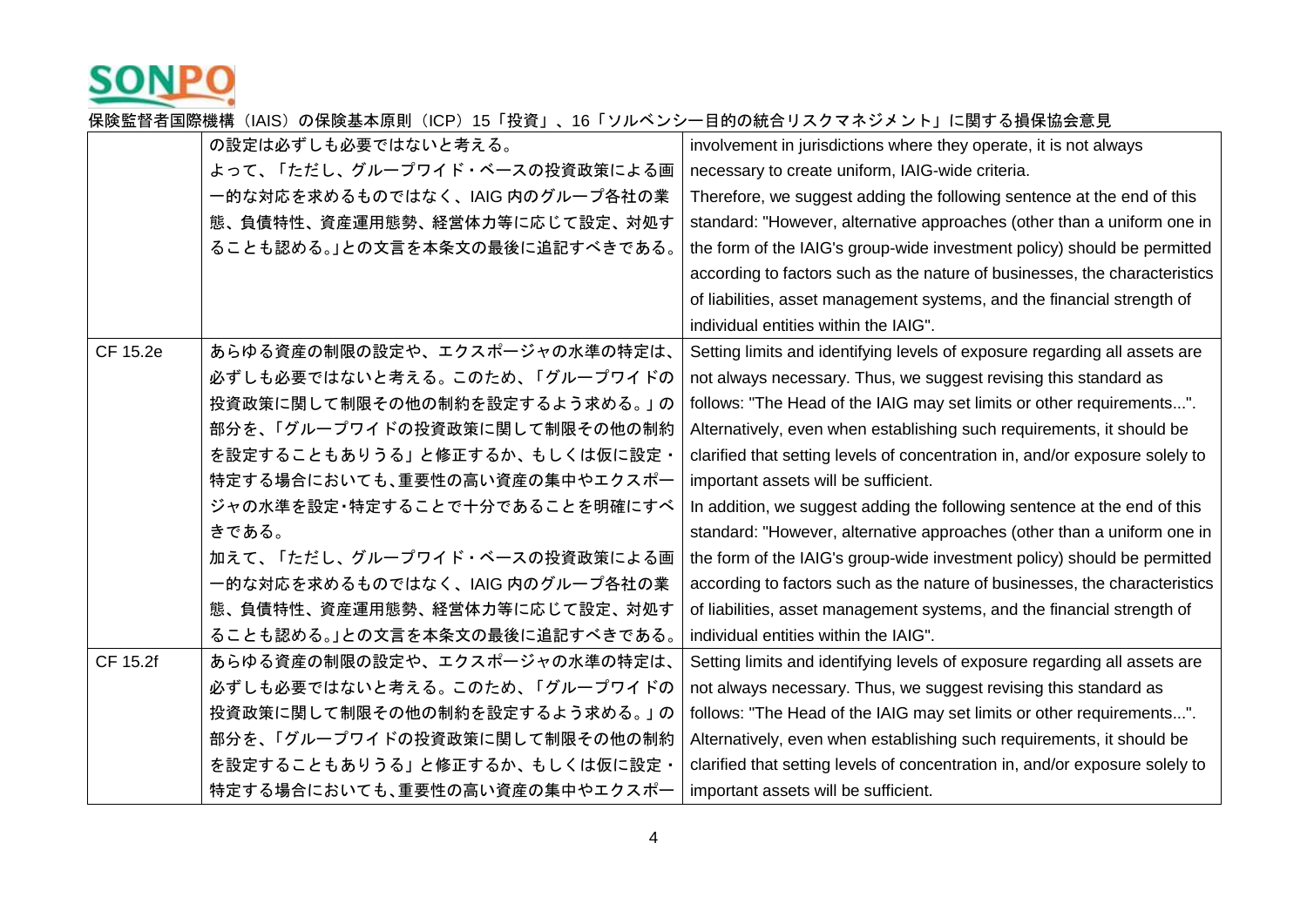

|            | ジャの水準を設定・特定することで十分であることを明確にすべ                     | In addition, we suggest adding the following sentence at the end of this      |
|------------|---------------------------------------------------|-------------------------------------------------------------------------------|
|            | きである。                                             | standard: "However, alternative approaches (other than a uniform one in       |
|            | 加えて、「ただし、グループワイド・ベースの投資政策による画                     | the form of the IAIG's group-wide investment policy) should be permitted      |
|            | 一的な対応を求めるものではなく、IAIG 内のグループ各社の業                   | according to factors such as the nature of businesses, the characteristics    |
|            | 態、負債特性、資産運用態勢、経営体力等に応じて設定、対処す                     | of liabilities, asset management systems, and the financial strength of       |
|            | ることも認める。」との文言を本条文の最後に追記すべきである。                    | individual entities within the IAIG".                                         |
| CF 15.2f.1 | 2 文目 (Reports to the Head of IAIG should) について、エク | Regarding the second sentence, it is redundant to require the IAIG to         |
|            | スポージャのうち「制限範囲内」のものまで IAIG 本社へ定期的                  | regularly report exposures that do not exceed limits. It should be            |
|            | な報告を求めることは過剰であり、金融的な課題を生じる可能性                     | sufficient to require the Head of the IAIG to hold a scheme by which it       |
|            | のある制限範囲内のエクスポージャは、必要に応じて IAIG 本社                  | can, when necessary, recognize exposures within the limits that could         |
|            | が認識できるスキームを保持することを求めるレベルにとどめ                      | create financial difficulties.                                                |
|            | るべきである。                                           | Therefore, we suggest deleting this sentence or, alternatively, revising it   |
|            | よって、2文目は削除するか、「投資における価値や流動性が低                     | as follows: "To get a picture of its group-wide exposures, it will be helpful |
|            | 下した場合、制限範囲内であっても IAIG 内で金融的な課題を生                  | for the IAIG to hold a scheme by which it can, when necessary,                |
|            | じる可能性のあるエクスポージャについて、IAIG 本社が認識す                   | recognize exposures even within the limits that could create financial        |
|            | るスキームを保持することは、グループのエクスポージャ把握の                     | difficulties, in cases where the value or liquidity of its investments        |
|            | 一助となる」と修文すべきである。                                  | decrease".                                                                    |
| CF 15.4a   | グループ内投資について、画一的な金額リミットを設けることよ                     | Rather than establishing uniform limits on intra-group investments,           |
|            | りも、各グループ内投資をしっかりと評価する仕組みが整備され                     | greater emphasis should be placed on developing a mechanism to                |
|            | ていることの方が重要視されるべきであることから、記載内容に                     | assess each intra-group investment appropriately. Thus we suggest             |
|            | ついて「グループ内投資の制限」ではなく、「グループ内投資の                     | revising "limits on intra-group investments" to "guidelines on the            |
|            | 管理に関する規準」などとすべきである。                               | management of intra-group investments".                                       |
|            | 加えて、「ただし、グループワイド・ベースの投資政策による画                     | In addition, we suggest adding the following sentence at the end of this      |
|            | 一的な対応を求めるものではなく、IAIG 内のグループ各社の業                   | standard: "However, alternative approaches (other than a uniform one in       |
|            | 態、負債特性、資産運用態勢、経営体力等に応じて設定、対処す                     | the form of the IAIG's group-wide investment policy) should be permitted      |
|            | ることも認める。」との文言を本条文の最後に追記すべきである。                    | according to factors such as the nature of businesses, the characteristics    |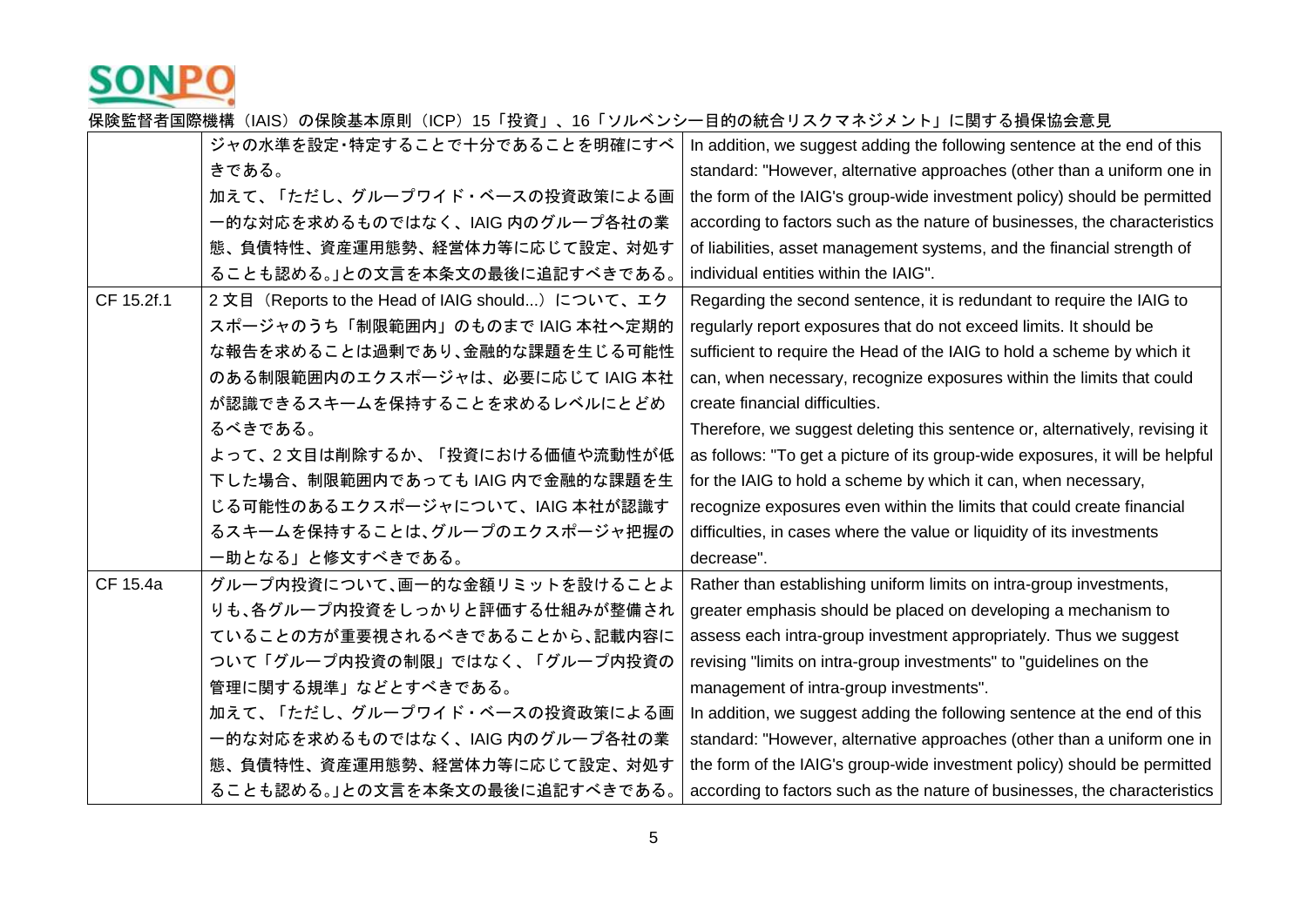

|        |                                            | of liabilities, asset management systems, and the financial strength of     |
|--------|--------------------------------------------|-----------------------------------------------------------------------------|
|        |                                            | individual entities within the IAIG".                                       |
| 15.5.2 | 本ガイダンスは、保険者の投資活動や投資対象に対し、監督者が              | This guidance indicates the possibility of the supervisor establishing      |
|        | 制限を設定する可能性を示唆していると考えられる。保険者の適              | restrictions on insurers' investment activities and the scope of their      |
|        | 切な投資行動を促進し、機動的な運用を可能にするために、規制              | investments. In order to promote insurers' appropriate investment           |
|        | 上の投資要件の設定は必要に応じて行われるべきである。                 | activities and enable their flexible management, regulatory investment      |
|        | よって、冒頭の部分を「監督者はこのような投資に関する定量的              | requirements should be established "as necessary".                          |
|        | および定性的要件あるいは制限を必要に応じて設けるべきであ               | Therefore, we suggest adding "as necessary" to the first sentence.          |
|        | る」と修文すべきである(「必要に応じて」(as necessary)を追       |                                                                             |
|        | 記するべきである)。                                 |                                                                             |
| 16.0.7 | ICP の中では、internal model の用語は、少なくとも以下の3つ    | "Internal models" within ICPs have the following different meanings:        |
|        | の意味で用いられている。                               | (i) Capital models which an insurer uses to measure its own risks (ICP      |
|        | (1) 保険会社が、自社のリスクを計測するために用いるモデル             | $16.0.7$ ).                                                                 |
|        | (capital model): 16.0.7 で使用                | (ii) Internally-developed models, as opposed to externally-developed        |
|        | (external model に対し)保険会社が自社で開発したモデル<br>(2) | models (ICP 16.2.6).                                                        |
|        | (internally developed model) : 16.2.6 で使用  | (iii) Insurer-specific models used to calculate regulatory capital          |
|        | (3) 規制資本の算出において標準的手法に替えて用いられる保             | requirements, as an alternative to standard methods (ICP 17).               |
|        | 険会社のモデル: ICP17 で使用                         | The definition of internal models in the IAIS glossary (models used to      |
|        | グロッサリーで定義の「規制資本の算出において用いられるモデ              | calculate regulatory capital requirements) is inconsistent with what        |
|        | ル」との意味での内部モデルと、ICP 16.2.6 で記載されている、        | internal models mean in ICP 16.2.6 (internally-developed models, as         |
|        | 外部モデルに対して保険会社が各社で開発した内部モデル(開発              | opposed to externally-developed ones).                                      |
|        | 元での区分)の意味は整合的でない。このため、グロッサリーに              | Thus, we suggest adding to the glossary the definition of the latter, which |
|        | おいて、開発元で区別するモデルについての定義を加えるか、               | are differentiated in terms of who develops them, or revising ICP 16.2.6    |
|        | IPC16.2.6 において、内部モデルと外部モデルの相違(開発元で         | to clearly refer to the differences between internal models developed       |
|        | の区分)を記載すべきである。また、CF 16.2a に記載の「経済          | inside the insurer and those developed outside.                             |
|        | 資本モデル」との関係についても記載すべきである。                   | In addition, a reference to economic capital models, which are described    |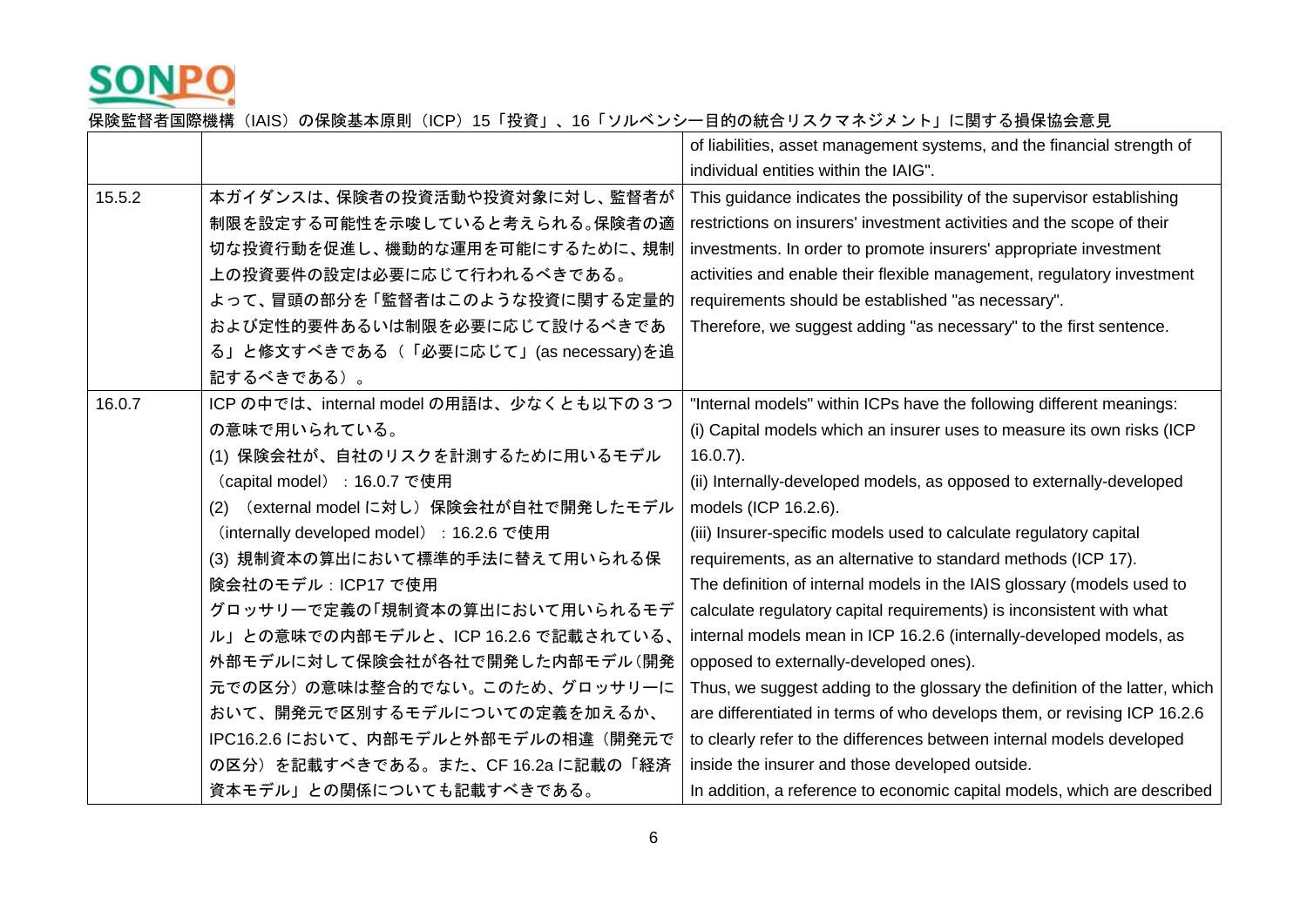

|          |                                         | in CF 16.2a, should be included here.                                      |
|----------|-----------------------------------------|----------------------------------------------------------------------------|
| 16.1.6   | グループ内の非保険事業体や非連結の子会社についてまで、すべ           | It is difficult to identify every possible risk arising from non-insurance |
|          | てのリスクを特定することは困難である。このため、「グループ           | legal entities and non-consolidated subsidiaries within an insurance       |
|          | リスクの管理は、非保険事業体(規制対象または非規制)および           | group. Therefore, we suggest revising the last sentence as follows: "To    |
|          | 部分所有企業を含む、グループのすべての部分から発生するリス           | be effective, the management of insurance group risk should take into      |
|          | クを考慮すべき」を「グループリスクの管理において、非保険事           | account risks arising from non-insurance legal entities (regulated or      |
|          | 業体(規制対象または非規制)および部分所有企業については、           | unregulated) and partly-owned entities in cases where these entities       |
|          | グループ経営に重大な影響を与える場合、そのリスクを考慮すべ           | have a material impact on the management of the insurance group."          |
|          | き」と修正すべきである。                            |                                                                            |
| CF 16.1a | ERM フレームワークの実効性を担保するリスク管理の諸規定に          | It is difficult to ensure uniformity and consistency across group entities |
|          | おいて、各グループ会社間、海外現地法人での統一および一貫性           | and overseas subsidiaries by means of the IAIG's risk management rules     |
|          | の確保は困難である。よって、「ERM フレームワークにおける          | to secure the effectiveness of its ERM framework. Therefore, we suggest    |
|          | あらゆる違いは」は「ERM フレームワークの違いのうち重要な          | revising "Any differences" in the second sentence to "Material             |
|          | 点については」と修文すべきである。                       | differences".                                                              |
| 16.2.3   | グループ内の小規模な子会社・関連会社のリスク計測において            | When measuring risks associated with small subsidiaries and affiliates     |
|          |                                         |                                                                            |
|          | は、リスクカテゴリー別の計測が困難であったり、影響度が大き           | within a group, there are cases where it is preferable to refer to the     |
|          | くないなどの理由により、財務諸表上の結果や規制上の結果を利           | results of financial statements or regulatory measures, due to factors     |
|          | 用することが望ましい場合もあると考えられるため、「保険者は           | such as difficulties in measuring risks according to category and the      |
|          | ERM の決定を純粋に会計上あるいは規制上の測定を基準にして          | relatively low degree of the impact of such risks. Therefore, we suggest   |
|          | 行わないように注意すべきであり、それは、キャッシュフローに           | deleting the third sentence.                                               |
|          | 対する制約が考慮され、経済価値に基づかない考え方や慣習を含           |                                                                            |
|          | む。」は削除すべき。                              |                                                                            |
| 16.2.6   | ICP の中では、internal model の用語は、少なくとも以下の3つ | "Internal models" within ICPs have the following different meanings:       |
|          | の意味で用いられている。                            | (i) Capital models which an insurer uses to measure its own risks (ICP     |
|          | (1) 保険会社が、自社のリスクを計測するために用いるモデル          | $16.0.7$ ).                                                                |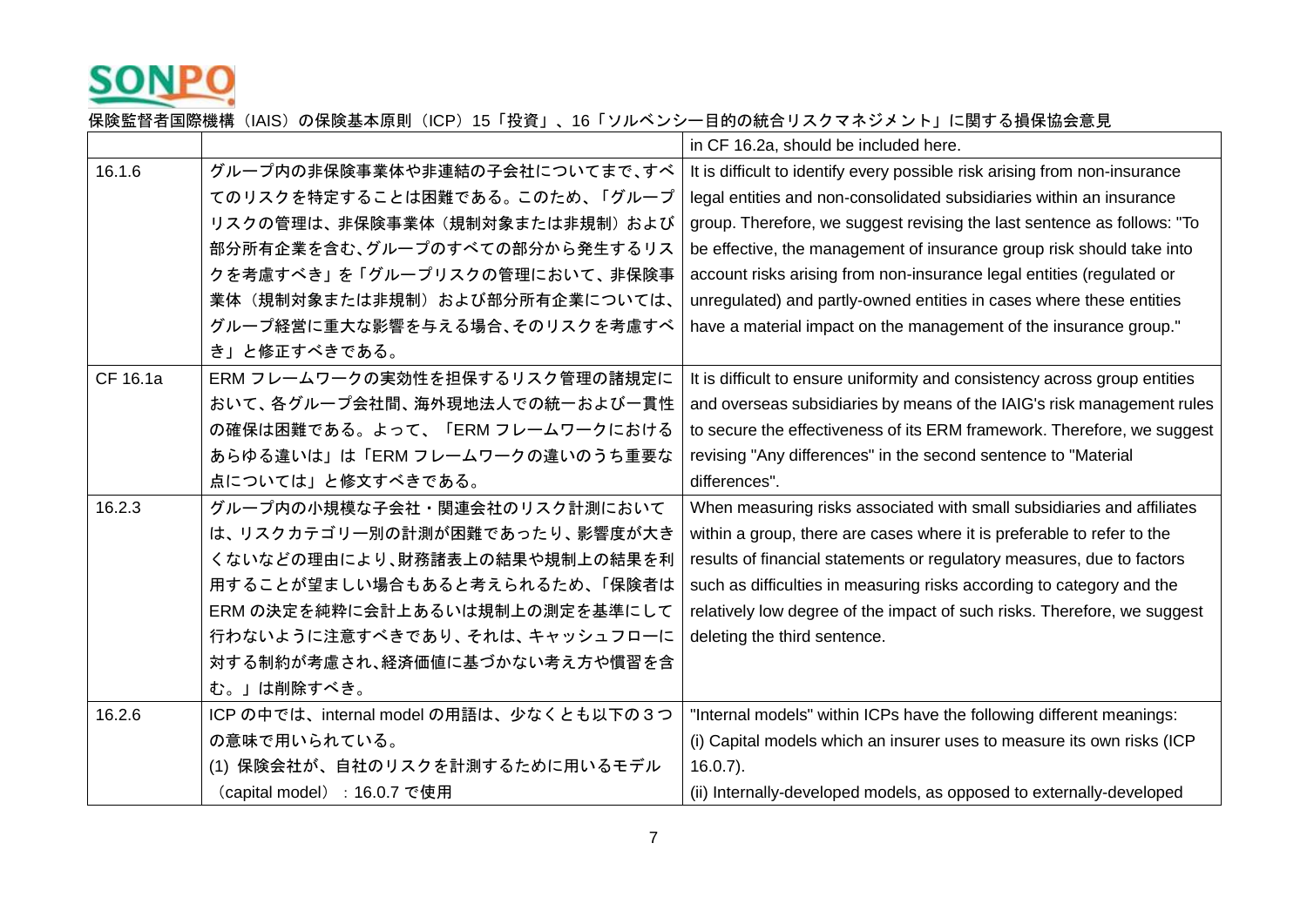

|          | (external model に対し) 保険会社が自社で開発したモデル<br>(2) | models (ICP 16.2.6).                                                        |
|----------|---------------------------------------------|-----------------------------------------------------------------------------|
|          | (internally developed model) : 16.2.6 で使用   | (iii) Insurer-specific models used to calculate regulatory capital          |
|          | (3) 規制資本の算出において標準的手法に替えて用いられる保              | requirements, as an alternative to standard methods (ICP 17).               |
|          | 険会社のモデル: ICP17 で使用                          | The definition of internal models in the IAIS glossary (models used to      |
|          | グロッサリーで定義の「規制資本の算出において用いられるモデ               | calculate regulatory capital requirements) is inconsistent with what        |
|          | ル」との意味での内部モデルと、本ガイダンスで記載されている、              | internal models mean in ICP 16.2.6 (internally-developed models, as         |
|          | 外部モデルに対して保険会社が各社で開発した内部モデル(開発               | opposed to externally-developed ones).                                      |
|          | 元での区分)の意味は整合的でない。このため、グロッサリーに               | Thus, we suggest adding to the glossary the definition of the latter, which |
|          | おいて、開発元で区別するモデルについての定義を加えるか、本               | are differentiated in terms of who develops them, or revising ICP 16.2.6    |
|          | ガイダンスにおいて、内部モデルと外部モデルの相違(開発元で               | to clearly refer to the differences between internal models developed       |
|          | の区分)を記載すべきである。また、CF 16.2a に記載の「経済           | inside the insurer and those developed outside.                             |
|          | 資本モデル」との関係についても記載すべきである。                    | In addition, a reference to economic capital models, which are described    |
|          |                                             | in CF 16.2a, should be included here.                                       |
| 16.2.8   | 内部モデルの使用においては、単に数値の計測のみではなく、規               | In order to use internal models to calculate figures, insurers need to meet |
|          | 制上の各種要件を満たす必要がある。一方で本ガイダンスでは、               | relevant regulatory requirements. However, this guidance only partly        |
|          | 規制要件および内部モデルに求められる要件が明示されておら                | explains the expected benefits of using internal models, without clarifying |
|          | ず、内部モデルの使用により期待される効果の一部を記載してい               | relevant regulatory requirements and those specific to internal models.     |
|          | るに過ぎないため、本ガイダンスでは削除し、内部モデル規制上               | Therefore, we suggest deleting this guidance and instead describing the     |
|          | の資本要件の関係については ICP17 において記載することが適            | capital requirements in relation to internal models in ICP 17.              |
|          | 切と考えられる。                                    |                                                                             |
| CF 16.2a | 16.0.7 に記載のとおり、内部モデルと経済資本モデルの関係につ           | As we commented on ICP 16.0.7, a reference to relationships between         |
|          | いて記載すべきである。                                 | internal models and economic capital models should be included here.        |
| 16.4.1   | リスク選好ステートメントは、保険者の事業戦略と結びついたリ               | Since an insurer's risk appetite statement deals with its risk-taking       |
|          | スクテイクの方向性が示されるものであり、必ずしも資本やリス               | approach linked to its business strategy, it is not always necessary to     |
|          | ク量確認に使用する定量的手法を記載する必要性はないと考え                | include in the statement the quantitative measures used to calculate the    |
|          | られる。よって、記載の各要素は、必要に応じて (as necessary)       | insurer's capital and risks. Therefore, we suggest revising this guidance   |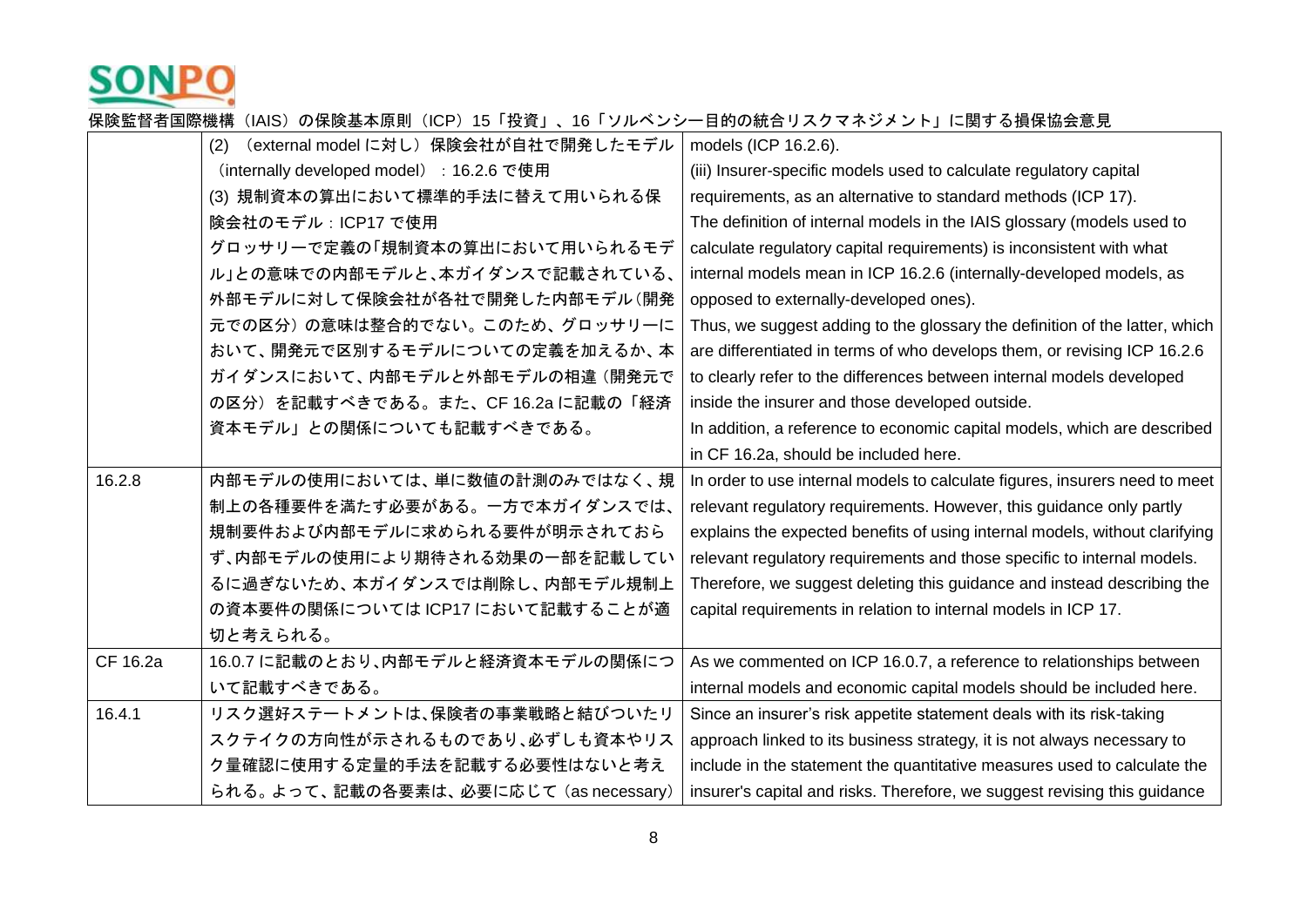

|        | リスク選好ステートメントに含まれる、と修文すべきである。                               | to clarify that an insurer's risk appetite statement may cover the listed     |
|--------|------------------------------------------------------------|-------------------------------------------------------------------------------|
|        |                                                            | quantitative measures "as necessary".                                         |
|        |                                                            |                                                                               |
| 16.5.7 | グループの ALM 方針に各管轄区域の資産・負債にかかる法規制                            | As it is redundant to reflect in the group-wide ALM policy any legal          |
|        | が、すべて「反映(reflect)される」ことは過剰であり、<br>「考慮                      | restrictions that may apply to the treatment of assets and liabilities within |
|        | に入れる」(take into account)と修文すべきである。                         | the jurisdiction in which a group operates, we suggest revising "reflect" to  |
|        |                                                            | "take into account".                                                          |
| 16.6.6 | 保険者の資産と負債は、各保険者の投資方針に従って管理される                              | Insurers should not necessarily be required to match assets and               |
|        | ものであり、必ずしもマッチングが求められるべきではない。よ                              | liabilities, as these are managed subject to each insurer's investment        |
|        | って、「need to manage and match assets and liabilities」を「need | policy. Therefore, we suggest revising "manage and match" in the third        |
|        | to manage or match assets and liabilities」に修文すべきである。       | sentence to "manage or match".                                                |
| 16.6.7 | 複雑な投資活動において、関連するすべてのリスクを特定するこ                              | It is impractical to identify every relevant risk within complex investment   |
|        | とは現実的ではなく、投資方針における効果的な投資活動を促進                              | activities. In order to promote effective investment activities under the     |
|        | するために、「関連性のあるすべてのリスクを反映」は「原則と                              | insurer's investment policy, we suggest revising "reflecting all relevant     |
|        | して関連性のあるすべてのリスクを反映」もしくは「重要性の高                              | risks of complex investment activities" in the first sentence to "reflecting  |
|        | いリスクを反映」に修文すべきである。                                         | all relevant risks of complex investment activities in principle" or          |
|        |                                                            | "reflecting material risks of complex investment activities".                 |
| 16.7   | ERM フレームワークに盛り込む引受方針は、各事業会社が過剰                             | An underwriting policy included in an insurer's ERM framework should          |
|        | なリスクテイクを行わないようにコントロールすることに主眼                               | chiefly aim to prevent excessive risk-taking. Practical matters to manage     |
|        | を置くべきであり、保険引受リスクやリスク移転、保険金支払な                              | underwriting risks, risk transfer and claim payments should be addressed      |
|        | どにかかる実務的な内容は、別途、管理手順や管理方針として作                              | separately in practical management procedures and policies.                   |
|        | 成するべきである。このため、16.7.1~16.7.6 に記載の内容は                        | Therefore, instead of requiring insurers to include in their ERM              |
|        | ERM フレームワークに盛り込むことを必須とせず、各社の事業                             | frameworks the matters described in ICP 16.7.1 - 16.7.6, we suggest           |
|        | 規模や事業特性、ERM 態勢などに応じて管理手順や管理方針に                             | revising this standard, and the guidance under it, to clarify that insurers   |
|        | 盛り込むことによる対応が認められるべきであり、その旨を追記                              | are permitted to address these matters in practical management                |
|        | すべきである。                                                    | procedures and policies, according to factors such as the volume and          |
|        | 特に ICP16.7.1 および 16.7.2 に記載の内容は保険引受リスクの                    | characteristics of their businesses, and ERM systems.                         |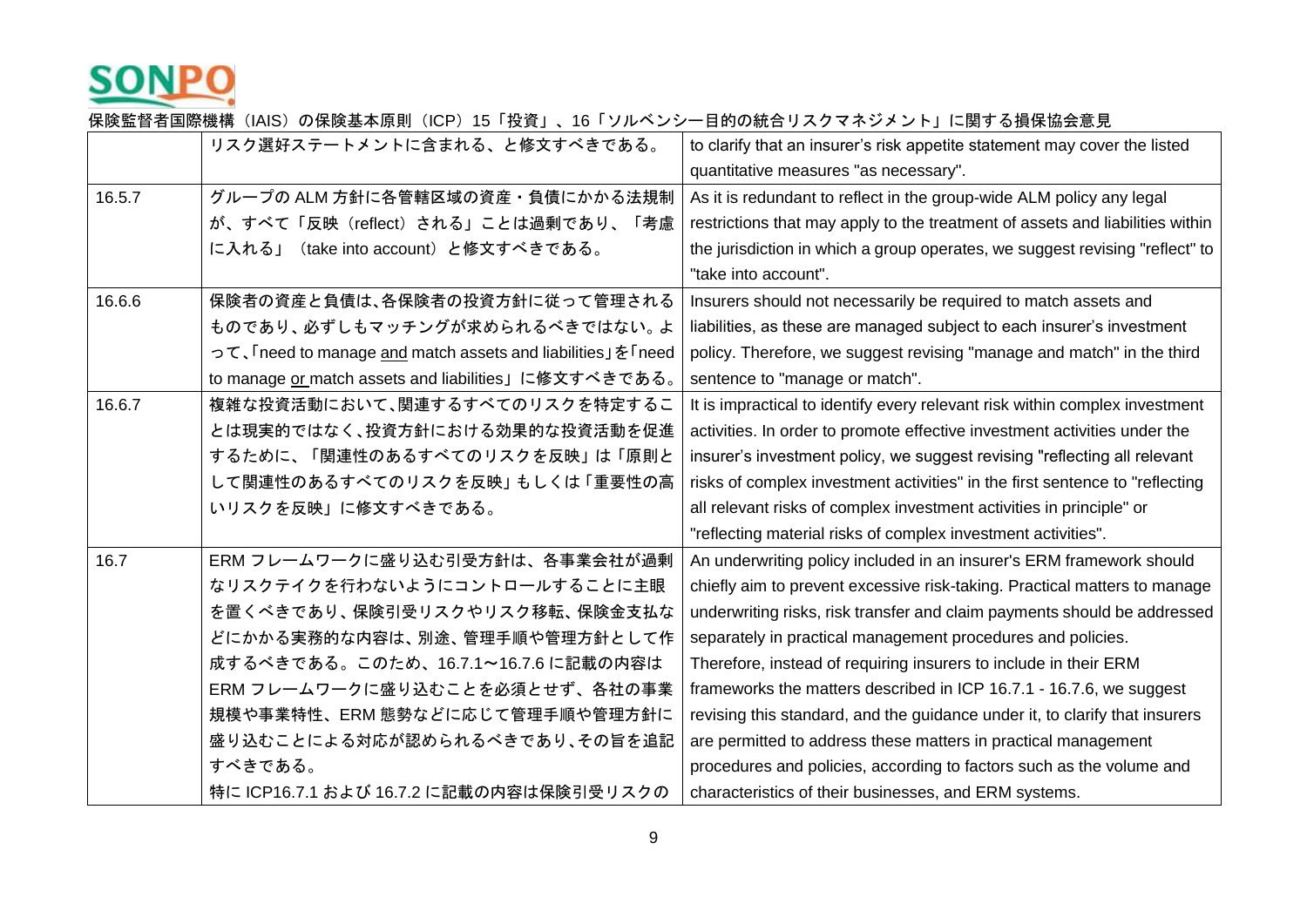

|        | 実務的な管理手順に関連するものであり、ERM フレームワーク           | In particular, we suggest deleting ICP 16.7.1 and 16.7.2, since the        |
|--------|------------------------------------------|----------------------------------------------------------------------------|
|        | ではなく管理手順や管理方針に盛り込むべきものと考えられる             | matters described are related to practical procedures to manage            |
|        | ため、条文自体を削除すべきと考える。                       | underwriting risks, which should be addressed in management                |
|        |                                          | procedures and policies, not in ERM frameworks.                            |
| 16.7.1 | 16.7 に記載のとおり、16.7.1 および 16.7.2 に記載の内容は保険 | As we commented on ICP 16.7, we suggest deleting ICP 16.7.1 and            |
|        | 引受リスクの実務的な管理手順に関連するものであり、ERM フ           | 16.7.2, since the matters described are related to practical procedures to |
|        | レームワークではなく管理手順や管理方針に盛り込むべきもの             | manage underwriting risks, which should be addressed in management         |
|        | と考えられるため、本ガイダンスは削除すべきである。                | procedures and policies, not in ERM frameworks.                            |
| 16.7.2 | 16.7 に記載のとおり、16.7.1 および 16.7.2 に記載の内容は保険 | As we commented on ICP 16.7, we suggest deleting ICP 16.7.1 and            |
|        | 引受リスクの実務的な管理手順に関連するものであり、ERM フ           | 16.7.2, since the matters described are related to practical procedures to |
|        | レームワークではなく管理手順や管理方針に盛り込むべきもの             | manage underwriting risks, which should be addressed in management         |
|        | と考えられるため、本ガイダンスは削除すべきである。                | procedures and policies, not in ERM frameworks.                            |
| 16.7.3 | 16.7 に記載のとおり、ERM フレームワークに盛り込む引受方針        | As we commented on ICP 16.7, an underwriting policy included in an         |
|        | は、各事業会社が過剰なリスクテイクを行わないようにコントロ            | insurer's ERM framework should chiefly aim to prevent excessive            |
|        | 一ルすることに主眼を置くべきであり、実務的な内容は、別途、            | risk-taking. Thus, the practical matters described here should be          |
|        | 管理手順や管理方針として作成するべきである。                   | addressed separately in management procedures and policies.                |
| 16.7.4 | 16.7 に記載のとおり、ERM フレームワークに盛り込む引受方針        | As we commented on ICP 16.7, an underwriting policy included in an         |
|        | は、各事業会社が過剰なリスクテイクを行わないようにコントロ            | insurer's ERM framework should chiefly aim to prevent excessive            |
|        | 一ルすることに主眼を置くべきであり、実務的な内容は、別途、            | risk-taking. Thus, the practical matters described here should be          |
|        | 管理手順や管理方針として作成するべきである。                   | addressed separately in management procedures and policies.                |
| 16.7.5 | 16.7 に記載のとおり、ERM フレームワークに盛り込む引受方針        | As we commented on ICP 16.7, an underwriting policy included in an         |
|        | は、各事業会社が過剰なリスクテイクを行わないようにコントロ            | insurer's ERM framework should chiefly aim to prevent excessive            |
|        | 一ルすることに主眼を置くべきであり、実務的な内容は、別途、            | risk-taking. Thus, the practical matters described here should be          |
|        | 管理手順や管理方針として作成するべきである。                   | addressed separately in management procedures and policies.                |
| 16.7.6 | 16.7 に記載のとおり、ERM フレームワークに盛り込む引受方針        | As we commented on ICP 16.7, an underwriting policy included in an         |
|        | は、各事業会社が過剰なリスクテイクを行わないようにコントロ            | insurer's ERM framework should chiefly aim to prevent excessive            |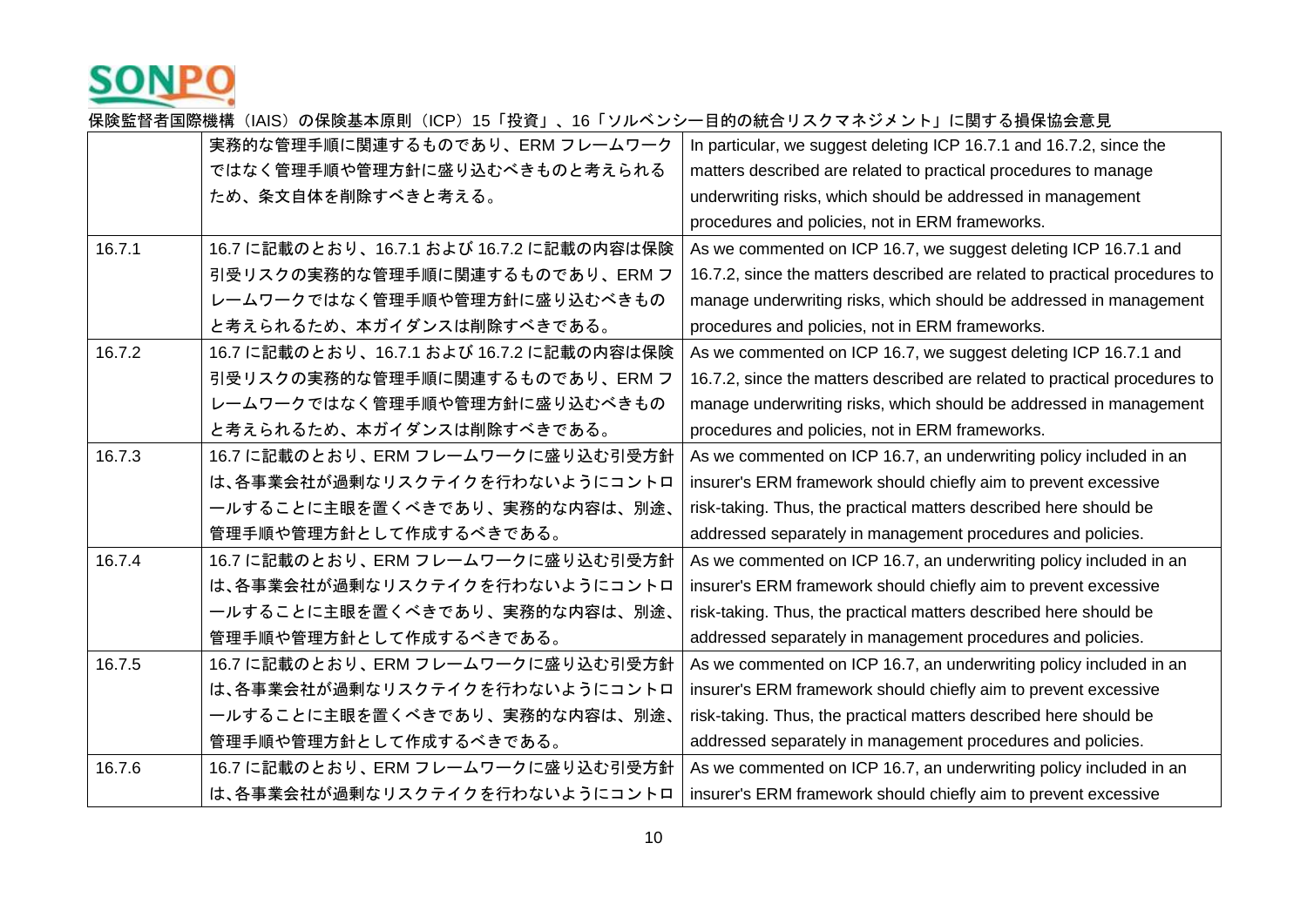

|            | 一ルすることに主眼を置くべきであり、実務的な内容は、別途、   | risk-taking. Thus, the practical matters described here should be             |
|------------|---------------------------------|-------------------------------------------------------------------------------|
|            | 管理手順や管理方針として作成するべきである。          | addressed separately in management procedures and policies.                   |
| CF 16.7a   | 保険引受・保険料設定・再保険については、グループ各社が商品   | In the fields of underwriting, pricing and reinsurance, there would be        |
|            | 特性・リスク特性に応じて、IAIG の本社が設定するリスク許容 | cases where group entities operate according to their product features        |
|            | 度の範囲で対応するようなグループ経営形態も考えられる。こう   | and risk characteristics, within the risk tolerance levels set by the Head of |
|            | したグループ経営形態をとっている場合、この規程はグループ各   | the IAIG. As such, this standard could impede the efficiency of group         |
|            | 社の業務運営を非効率なものとする可能性があることから、本規   | entities' businesses. Therefore, we suggest revising it to allow for          |
|            | 程は修正されるべきである。                   | practices such as the above.                                                  |
| CF 16.7a.1 | 本ガイダンスは集権的な統制機能を前提に記載されているが、例   | Although this guidance is premised on more centralised control                |
|            | えば保険引受・保険料設定・再保険については、グループ各社が   | functions, in the fields of underwriting, pricing and reinsurance, there      |
|            | 商品特性・リスク特性に応じて、IAIG の本社が設定するリスク | would be cases where group entities operate according to their product        |
|            | 許容度の範囲で対応するようなグループ経営形態も考えられる。   | features and risk characteristics, within the risk tolerance levels set by    |
|            | こうしたグループ経営形態をとっている場合、この規程はグルー   | the Head of the IAIG. As such, this guidance could impede the efficiency      |
|            | プ各社の業務運営を非効率なものとする可能性があることから、   | of group entities' businesses. Therefore, we suggest revising it to clearly   |
|            | 本条文を修正し、より分権的な統制機能も認められることを明記   | allow for more decentralised control functions.                               |
|            | すべきである。                         |                                                                               |
| CF 16.7b   | 本スタンダードは、集権的な統制機能を前提に記載されている    | Although this standard is premised on centralised control functions,          |
|            | が、各国の法令や慣行、もしくはビジネスラインにより、保険金   | claims management policies vary significantly depending on jurisdictional     |
|            | 請求管理のあり方は大きく異なると考えられる。また、損害査定   | legislation and practices, or business lines. In addition, criteria for       |
|            | 及び保険金請求承認に関する判断基準については、各国法制・各   | damage assessment and claims processing need to be consistent with            |
|            | 事業会社の保険商品に整合的である必要があり、保険法人個社の   | jurisdictional legal systems as well as the nature of each entity's           |
|            | 特性等に応じた固有の方針を定めることが望ましく、より高い実   | products. Therefore, in order to ensure greater effectiveness, it is          |
|            | 効性が確保されると考える。                   | favorable for each group entity to have its own claims management             |
|            | よって、上記のような分権的な統制機能のあり方が明確に容認さ   | policies that correspond to such specific conditions. We suggest revising     |
|            | れるべきであり、本条文にその旨を追記すべきである。       | this standard to clearly allow for more decentralised control functions       |
|            |                                 | such as the above.                                                            |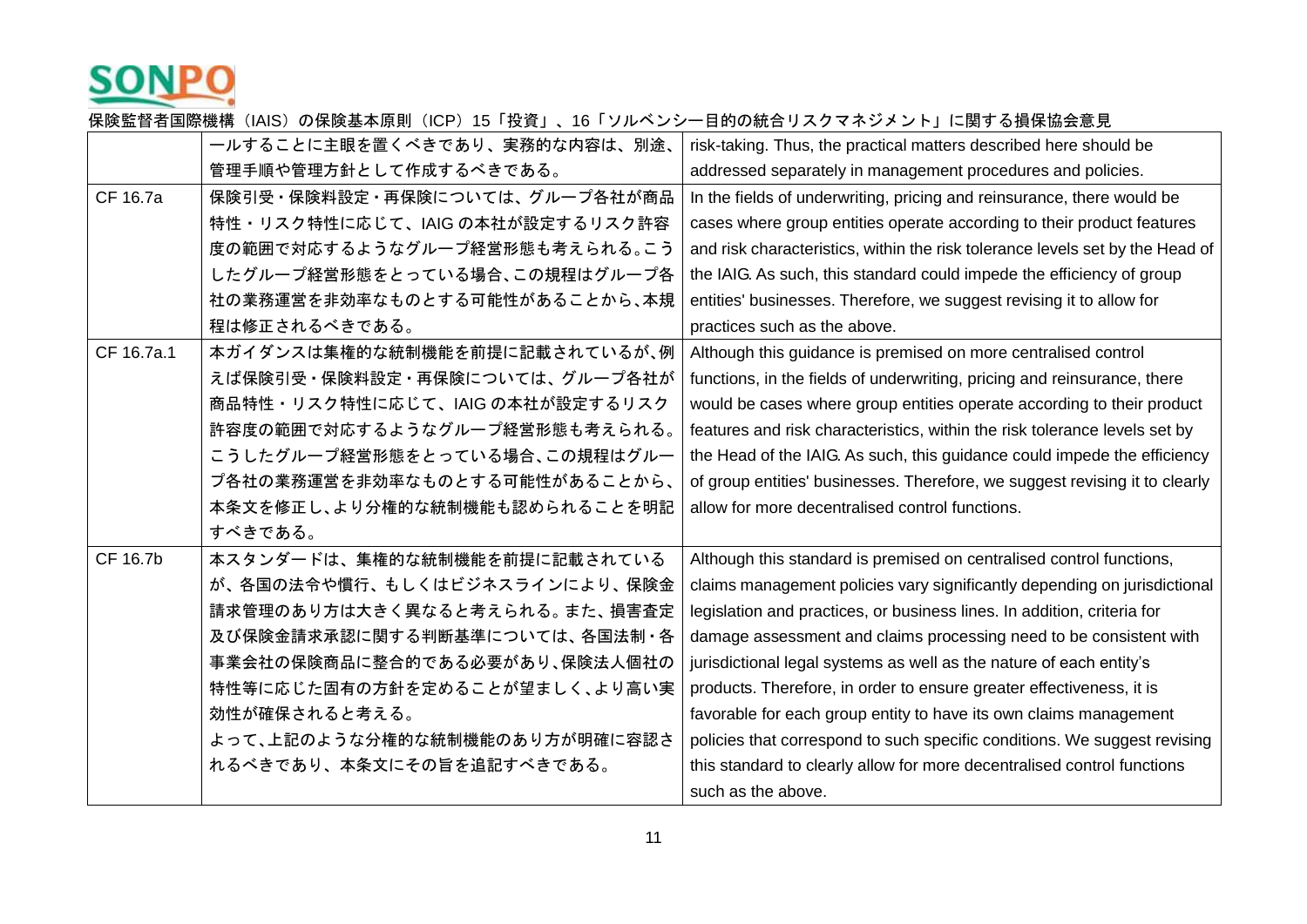

| 保険金請求管理については、各事業会社では厳重な管理態勢が必                            | As for claims management, although it is necessary to have strict               |
|----------------------------------------------------------|---------------------------------------------------------------------------------|
| 要と考えるものの、グループレベルのエスカレーションを設ける                            | management systems at the entity level, it is redundant to require              |
| のは過剰な統制と考えることから、グループレベルのエスカレー                            | establishment of the escalation procedure at the group level. Therefore,        |
| ション手続きを求める本規程は削除すべき。                                     | we suggest deleting this guidance.                                              |
| 本条文は、集権的な統制機能を前提に記載されているが、グルー                            | Although this standard is premised on more centralised control functions,       |
| プ再保険戦略、リスク移転戦略は、グループのガバナンス形態、                            | group-wide reinsurance strategies and risk transfer strategies vary             |
| グループを構成する事業体等によって異なっており、保険引受・                            | depending on their governance systems, group entities, etc.                     |
| 保険料設定·再保険については、グループ各社が商品特性·リス                            | In the fields of underwriting, pricing and reinsurance, there would be          |
| ク特性に応じて、IAIG の本社が設定するリスク許容度の範囲で                          | decentralised approaches under which each group entity operates                 |
| 対応するような、分権的なグループ経営形態も考えられる。こう                            | depending on its product features and risk characteristics, within the risk     |
| したグループ経営形態をとっている場合、本基準はグループ各社                            | tolerance levels set by the Head of the IAIG. In these cases, this standard     |
| の業務運営を非効率なものとする可能性がある。                                   | could impede the efficiency of group entities' businesses. Therefore, we        |
| よって、上記のような分権的な統制機能のあり方が明確に容認さ                            | suggest revising this standard to clearly allow for more decentralised          |
| れるべきであり、本スタンダードにその旨を追記すべきである。                            | control functions such as the above.                                            |
| 本条文は、集権的な統制機能を前提に記載されているが、日本に                            | Although this standard is premised on more centralised control functions        |
| おいては保険数理機能が複数の部門(Division)に跨って保険会社                       | and ERM policies set by such functions, it is common in Japan for an            |
| 全体として機能を発揮しているケースが一般的であり、このよう                            | insurer's actuarial function to be fulfilled collectively by several divisions. |
| な分権的な機能発揮に特段の問題はないと認識している。                               | As this decentralised approach does not entail problems, we suggest             |
| よって、上記のような分権的な統制機能のあり方が明確に容認さ                            | revising this standard to clearly allow for practices such as the above.        |
| れるべきであり、本スタンダードにその旨を追記すべきである。                            | In addition, some risk models are not always based on actuarial                 |
| また、リスクモデルには保険数理に基づかないものもある。リス                            | decisions. Risk models should not be addressed partly in an actuarial           |
| クモデルは ERM 全体のフレームワークの中で規定すべきであ                           | policy, but in the overall ERM framework. Therefore, we suggest deleting        |
| り、保険数理のパートで部分的に取り扱われるべきものでもない                            | the last bullet point, or where necessary, moving it to ICP 17.                 |
| と考えられるので、以下の部分は削除し、要すれば ICP17 に規                         |                                                                                 |
| 定するべきである。                                                |                                                                                 |
| • model risk management of internal models that generate |                                                                                 |
|                                                          |                                                                                 |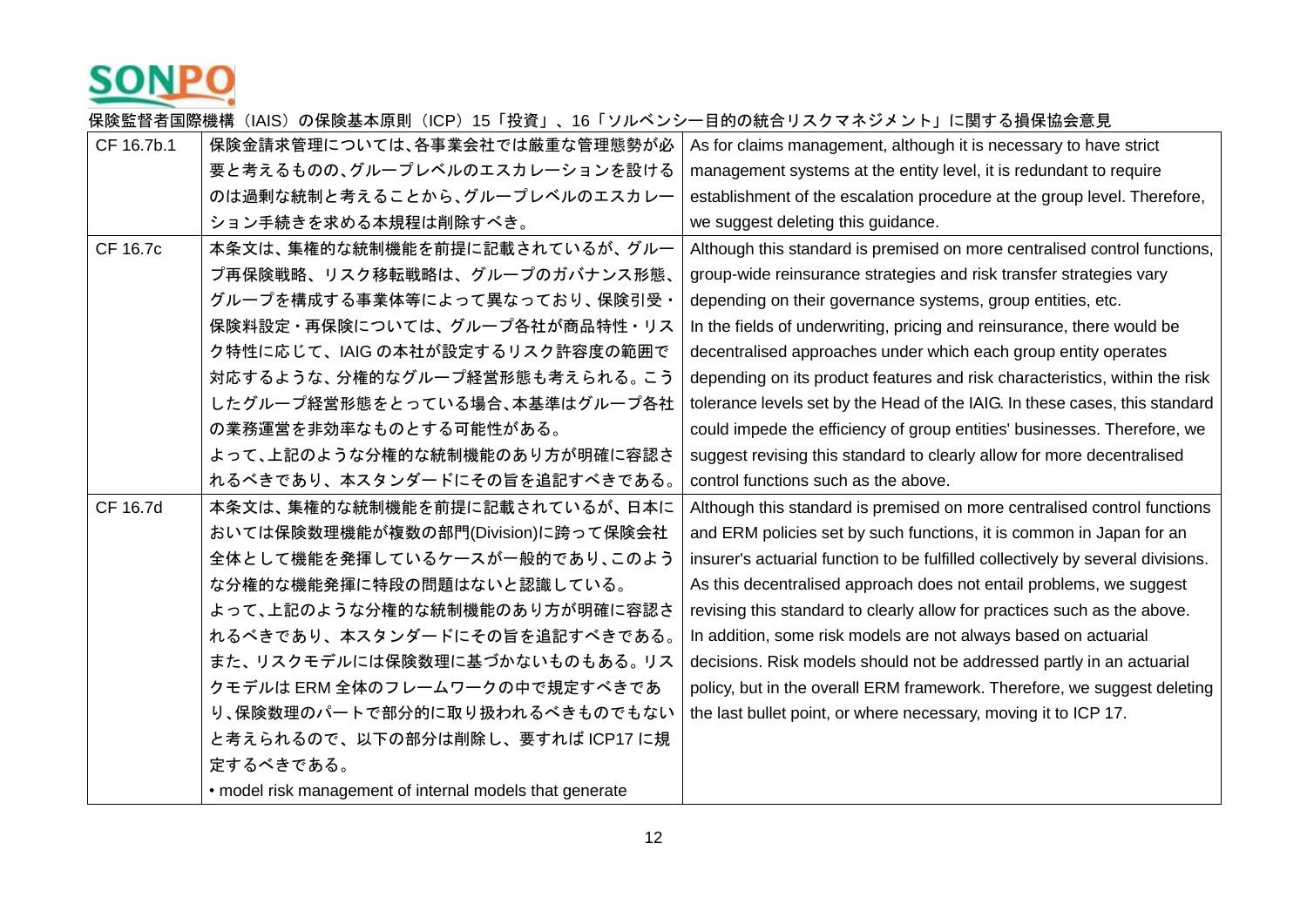

|            | actuarial and financial projections for solvency purposes.     |                                                                               |
|------------|----------------------------------------------------------------|-------------------------------------------------------------------------------|
| CF 16.7d.1 | 管理上の閾値については、各国の法制や各現地法人の規模等に基                                  | Materiality thresholds to trigger management interaction should be            |
|            | づいて決定されるべきであり、グループワイドで統一的基準(固                                  | established in accordance with jurisdictional laws and regulations as well    |
|            | 定値)を設けるのは困難であり、修文すべきである。また、モデ                                  | as the size of each group subsidiary. Moreover, it is difficult to set        |
|            | ルの使用においては、保険数理機能が複数の部門(Division)に跨                             | group-wide criteria which are uniform and fixed.                              |
|            | って保険会社全体として機能を発揮しているケースが日本にお                                   | Regarding model usage, it is common in Japan for an insurer's actuarial       |
|            | いては一般的であり、このような機能発揮に特段の問題はないと                                  | function to be fulfilled collectively by several divisions. As this practice  |
|            | 認識している。よって、このような統制機能のあり方が明確に容                                  | does not entail problems, we suggest revising the guidance to clearly         |
|            | 認されるべきであり、本ガイダンスにその旨を追記すべきであ                                   | allow for practices such as the above.                                        |
|            | る。さらに、保険数理活動のモニタリングの頻度については、保                                  | Furthermore, as the frequency of monitoring actuarial activities should be    |
|            | 険会社の組織構造などに応じて適切に定められるべきであり、四                                  | determined according to the structure of entities, we suggest deleting        |
|            | 半期モニタリングの文言は削除すべきである。                                          | "quarterly" in the last bullet point.                                         |
|            | 加えて、上記 16.7d 同様の理由にて、以下の部分は削除し、要す                              | We also suggest deleting the fifth bullet point, as we commented on CF        |
|            | れば ICP17 に規定するべきである。                                           | 16.7d.                                                                        |
|            | • articulate model validation and maintenance procedure to     |                                                                               |
|            | ensure that model usage and model modifications align with its |                                                                               |
|            | risk appetite and risk limits structure;                       |                                                                               |
| CF 16.7e   | 本条文は、独立した保険数理機能を担う部門が設置され、当該部                                  | This standard is premised on cases where an independent division              |
|            | 門から IAIG 本社の取締役会に直接報告を求めるケースが前提と                               | assumes an actuarial function and is required to directly report to the       |
|            | なった記載になっていると考えられる。日本においては保険数理                                  | IAIG Board. However, it is common in Japan for an insurer's actuarial         |
|            | 機能が複数の部門(Division)に跨って保険会社全体として機能を                             | function to be fulfilled collectively by several divisions, and this practice |
|            | 発揮しているケースが一般的であり、このような機能発揮に特段                                  | does not entail problems. Therefore, we suggest revising this standard to     |
|            | の問題はないと認識している。                                                 | clearly allow for practices such as the above.                                |
|            | よって、このような統制機能のあり方が明確に容認されるべきで                                  | In addition, the words "sufficiency" and "adequacy" in this standard          |
|            | あり、本スタンダードにその旨を追記すべきである。                                       | indicate an over-emphasis on the degree of certainty in terms of what the     |
|            | 加えて、sufficiency やadequacy の用語は確証性を暗示しており、                      | group-wide actuarial function will be required. As it is deemed usual for     |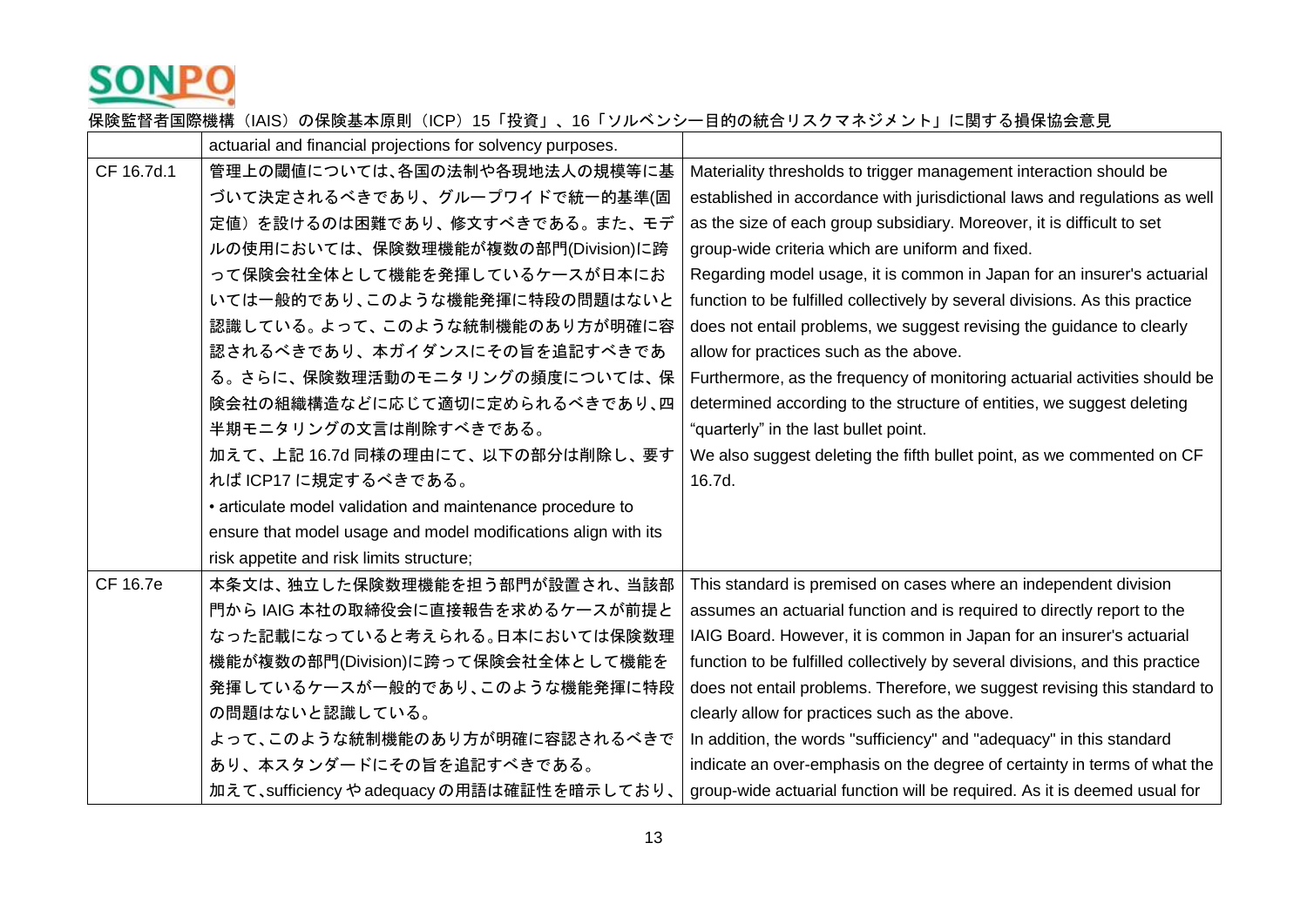

|               | 強すぎると思われる。保険数理機能 (アクチュアリー) としては、                  | such a function to confirm the "reasonability" of the listed matters, we       |
|---------------|---------------------------------------------------|--------------------------------------------------------------------------------|
|               | 合理性(reasonability)の確認が一般的ではないかと考えられ、              | suggest revising "sufficiency" and "adequacy" to "reasonability".              |
|               | sufficiency 及び adequacy を reasonability に変更するべきであ |                                                                                |
|               | る。                                                |                                                                                |
| CF 16.7e.1    | 本ガイダンスは、独立した保険数理機能を担う部門が設置され、                     | This guidance is premised on cases where an independent division               |
|               | 当該部門から IAIG 本社の取締役会に直接報告を求めるケースが                  | assumes an actuarial function and is required to report directly to the        |
|               | 前提となった記載になっていると考えられる。日本においては保                     | IAIG Board. It is common in Japan for an insurer's actuarial function to be    |
|               | 険数理機能が複数の部門(Division)に跨って保険会社全体として                | fulfilled collectively by several divisions, and this practice does not entail |
|               | 機能を発揮しているケースが一般的であり、このような機能発揮                     | problems. Therefore, we suggest revising this guidance to clearly allow        |
|               | に特段の問題はないと認識している。                                 | for practices such as the above.                                               |
|               | よって、このような統制機能のあり方が明確に容認されるべきで                     |                                                                                |
|               | あり、本ガイダンスにその旨を追記すべきである。                           |                                                                                |
| CF 16.7e.2    | adequacyの用語は確証性を暗示しており、強すぎると思われる。                 | The words "adequacy" in this guidance indicates an over-emphasis on            |
|               | アクチュアリーとしては、合理性(reasonability)の確認が一般的             | the degree of certainty in terms of what the group-wide actuarial function     |
|               | ではないかと考えられ、adequacy を reasonability に変更するべ        | will be required. As it is deemed usual for such a function to confirm the     |
|               | きである。                                             | "reasonability" of the listed matters, we suggest revising "adequacy" to       |
|               |                                                   | "reasonability".                                                               |
| Actuarial     | 本項目は、集権的な統制機能を前提に記載されているが、より分                     | Although the ICP material is premised on more centralised control              |
| policy        | 権的な統制機能も認められるべきである。日本においては保険数                     | functions, more decentralised control functions should also be permitted.      |
|               | 理機能が複数の部門(Division)に跨って保険会社全体として機能                | It is common in Japan for an insurer's actuarial function to be fulfilled      |
|               | を発揮しているケースが一般的であり、このような機能発揮に特                     | collectively by several divisions. As we have found this to be not at all      |
|               | 段の問題はないと認識しているため、このような統制機能のあり                     | problematic, such practices should clearly be given due consideration.         |
|               | 方を考慮いただきたい。                                       |                                                                                |
| Actuarial     | CF 16.7e にコメントのとおり、集権的な統制機能のみならず、                 | As we commented in reference to CF16.7e, in addition to more                   |
| governance    | より分権的な統制機能も認められるべきである。日本においては                     | centralised control functions, more decentralised control functions should     |
| and reporting | 保険数理機能が複数の部門(Division)に跨って保険会社全体とし                | also be permitted. It is common in Japan for an insurer's actuarial            |